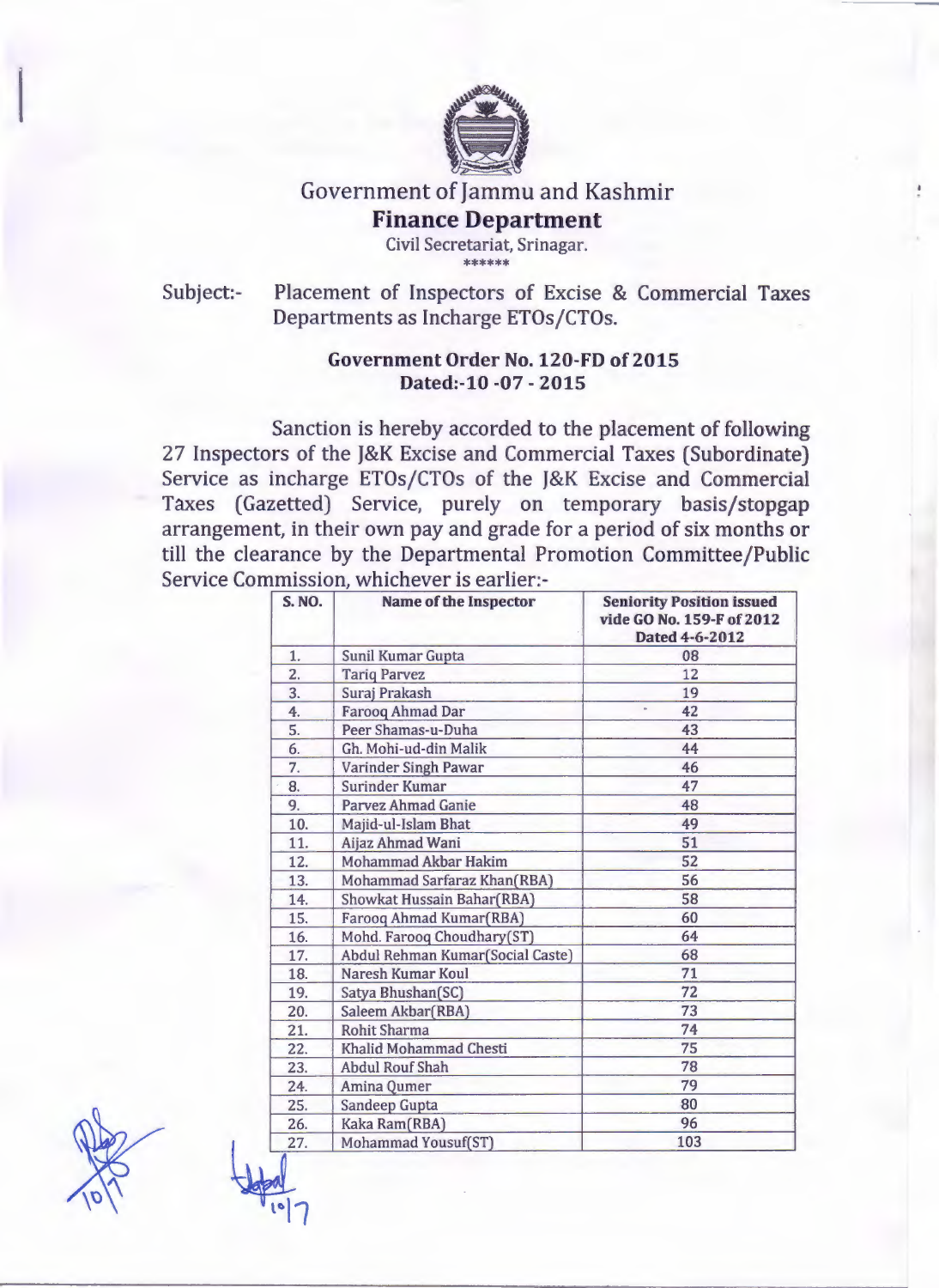Consequent upon the above, the services of these officers are hereby placed at the disposal of Commissioner, Commercial Taxes & Excise Commissioner as indicated against each:-

| S.             | <b>Name of Inspector</b>          | <b>Head of Department to</b> |
|----------------|-----------------------------------|------------------------------|
| NO.            |                                   | report                       |
| 1.             | Sunil Kumar Gupta                 | Commissioner                 |
|                |                                   | <b>Commercial Taxes</b>      |
| $\overline{2}$ | <b>Tariq Parvez</b>               | Commissioner                 |
|                |                                   | <b>Commercial Taxes</b>      |
| 3.             | Suraj Prakash                     | Commissioner                 |
|                |                                   | <b>Commercial Taxes</b>      |
| 4.             | Farooq Ahmad Dar                  | Commissioner                 |
|                |                                   | <b>Commercial Taxes</b>      |
| 5.             | Peer Shamas-u-Duha                | <b>Excise Commissioner</b>   |
| 6.             | Gh. Mohi-ud-din Malik             | Commissioner                 |
|                |                                   | <b>Commercial Taxes</b>      |
| 7.             | Varinder Singh Pawar              | <b>Excise Commissioner</b>   |
| 8.             | Surinder Kumar                    | Commissioner                 |
|                |                                   | <b>Commercial Taxes</b>      |
| 9.             | Parvez Ahmad Ganie                | Commissioner                 |
|                |                                   | <b>Commercial Taxes</b>      |
| 10.            | Majid-ul-Islam Bhat               | Commissioner                 |
|                |                                   | <b>Commercial Taxes</b>      |
| 11.            | Aijaz Ahmad Wani                  | Commissioner                 |
|                |                                   | <b>Commercial Taxes</b>      |
| 12.            | <b>Mohammad Akbar Hakim</b>       | <b>Excise Commissioner</b>   |
| 13.            | Mohammad Sarfaraz Khan(RBA)       | Commissioner                 |
|                |                                   | <b>Commercial Taxes</b>      |
| 14.            | Showkat Hussain Bahar(RBA)        | <b>Excise Commissioner</b>   |
| 15.            | Farooq Ahmad Kumar(RBA)           | Commissioner                 |
|                |                                   | <b>Commercial Taxes</b>      |
| 16.            | Mohd. Farooq Choudhary(ST)        | <b>Excise Commissioner</b>   |
| 17.            | Abdul Rehman Kumar (Social Caste) | Commissioner                 |
|                |                                   | <b>Commercial Taxes</b>      |
| 18.            | <b>Naresh Kumar Koul</b>          | <b>Excise Commissioner</b>   |
| 19.            | Satya Bhushan(SC)                 | Commissioner                 |
|                |                                   | <b>Commercial Taxes</b>      |
| 20.            | Saleem Akbar(RBA)                 | <b>Excise Commissioner</b>   |
| 21.            | <b>Rohit Sharma</b>               | <b>Excise Commissioner</b>   |
| 22.            | Khalid Mohammad Chesti            | Commissioner                 |
|                |                                   | <b>Commercial Taxes</b>      |
| 23.            | <b>Abdul Rouf Shah</b>            | Commissioner                 |
|                |                                   | <b>Commercial Taxes</b>      |
| 24.            | Amina Qumer                       | Commissioner                 |
|                |                                   | <b>Commercial Taxes</b>      |
| 25.            | Sandeep Gupta                     | <b>Excise Commissioner</b>   |
| 26.            | Kaka Ram(RBA)                     | Commissioner                 |
|                |                                   | <b>Commercial Taxes</b>      |
| 27.            | Mohammad Yousuf(ST)               | Commissioner                 |
|                |                                   | <b>Commercial Taxes</b>      |

The stop-gap arrangement shall further be subject to the following conditions:-

- 
- 
- (a) That it shall not confer upon them any preferential right in regular promotion which shall be made strictly in accordance with the rules on the recommendations of DPC/PSC and shall be